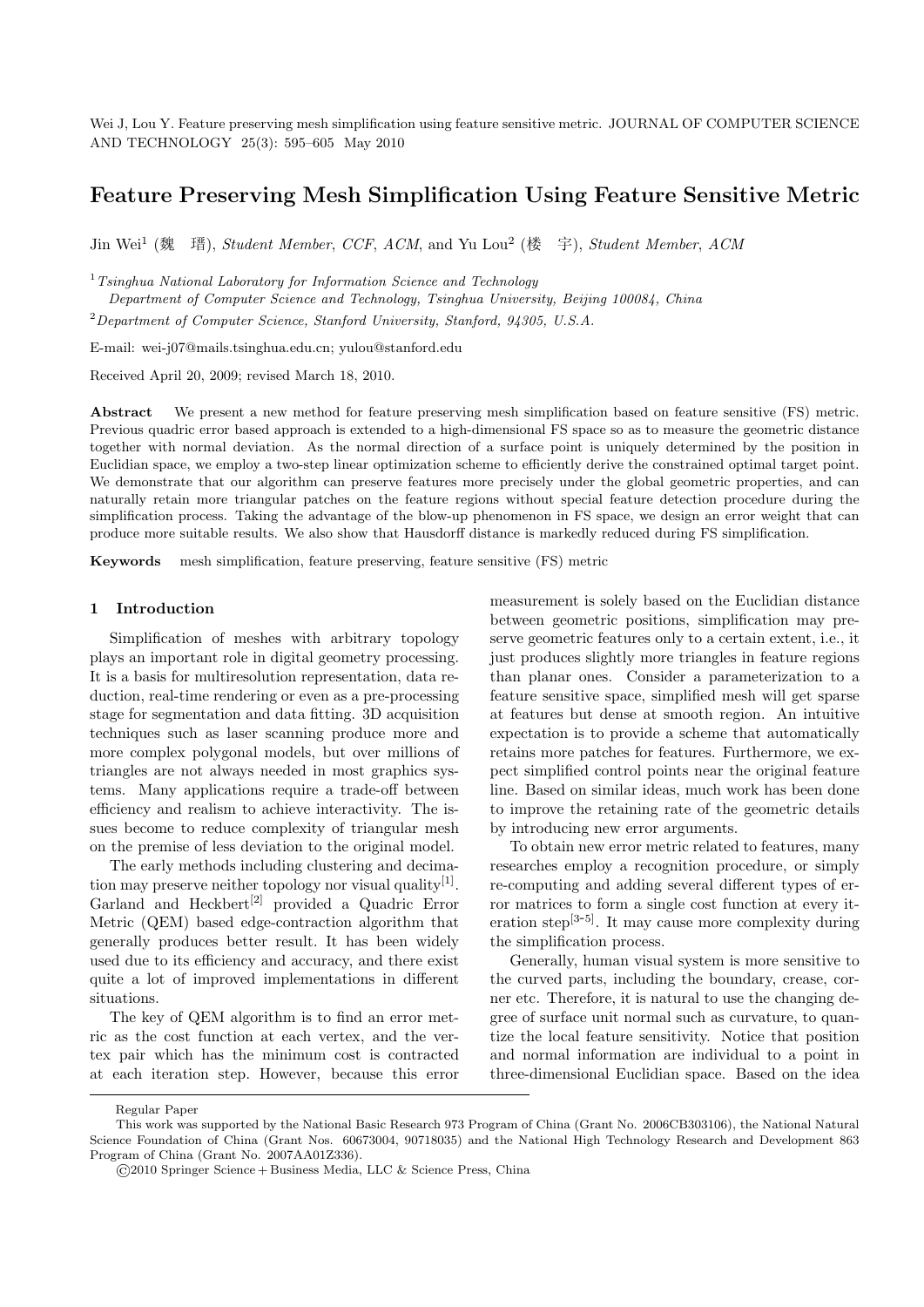of image manifold<sup>[6]</sup>, Lai *et al.*<sup>[7]</sup> map each point in  $\mathbb{R}^3$ into a six-dimensional image with a non-negative  $w$  indicating feature sensitivity, so that a point in FS space will be in the form of  $(p, wn)$ . [8] also proves that the area size in FS space is directly related to the local curvature properties. In addition, mapping to FS space could produce a blow-up phenomenon at sharp features such as creases and corners according to the user requirements. Detected feature lines will be expanded to the surface area in  $\mathbb{R}^6$  to adjust the mesh density in FS space. Thus, using FS metric, it can naturally increase the quality in feature regions, without the necessity of explicitly detecting sharp features (Fig.1). The usefulness of FS metric has been demonstrated in the applications of remeshing<sup>[7]</sup>, mesh segmentation<sup>[9]</sup>, surface fitting<sup>[8]</sup>, and feature extraction and classification<sup>[7]</sup>.



Fig.1. Distance isolines in feature sensitive space (this figure is from [7]).

In this paper, we present a novel mesh simplification based on a feature sensitive metric, for efficiently simplifying polygonal meshes with a new quadric error function defined in feature sensitive space. This method extends classical QEM to a constraint highdimensional space with specific rule for singular situations. Experimental results demonstrated that our approach can naturally allocates more patches to the feature regions, without complicated procedure for feature detection. We also proposed a weight scheme to resemble the blow-up phenomenon that is described in [8]. With the proper preferences, this algorithm will strongly improve the visualization quality with lower Hausdorff distances.

In Section 2 we review the previous work about mesh simplification, and describe their differentia to our algorithm. Then the new scheme for our FS mesh is discussed in Section 3. Section 4 presents the optimization method to preserve singular situations at boundaries and blow-up. Experimental results are shown in Section 5 and the conclusions and remarks on future work are given in Section 6.

### 2 Related Work

To preserve features during the simplification, we have chosen to design a pair-contraction based method. The main issue then becomes to define cost priority and selection of optimizing target position that produce minimum error.

# $\bullet$  QEM

Garland and Heckbert<sup>[2]</sup> defined the error metric as the sum of squared distance from a given point to its corresponding plane. This can be easily converted into a quadrics matrix form. Therefore the error function was constructed as:  $\eta(v) = v^T Q v$ . Positions that have the smallest  $\eta(v)$  then become contraction target point for a pair. In addition,  $\eta(v)$  should be sorted ascending into a heap so as to determine the contraction order.

# • Preserving Features

QEM method can preserve position information well with efficiency than the previous simplification method. However, the error metric of QEM is based only on positions but not for the curvature or the variation of



Fig.2. Horse model (10024 tri. to 596 tri.) with green (or red) colored feature region. (a) Input mesh. (b) QSlim result. (c)∼(d) Our FS method without and with blow-up. The corresponding zoom in viewer are under them,  $\omega = 0.03$ . Obviously (c) produces more reasonable result than (b), and (d) preserves more detail for the head rather than retain the triangles on the leg and joints.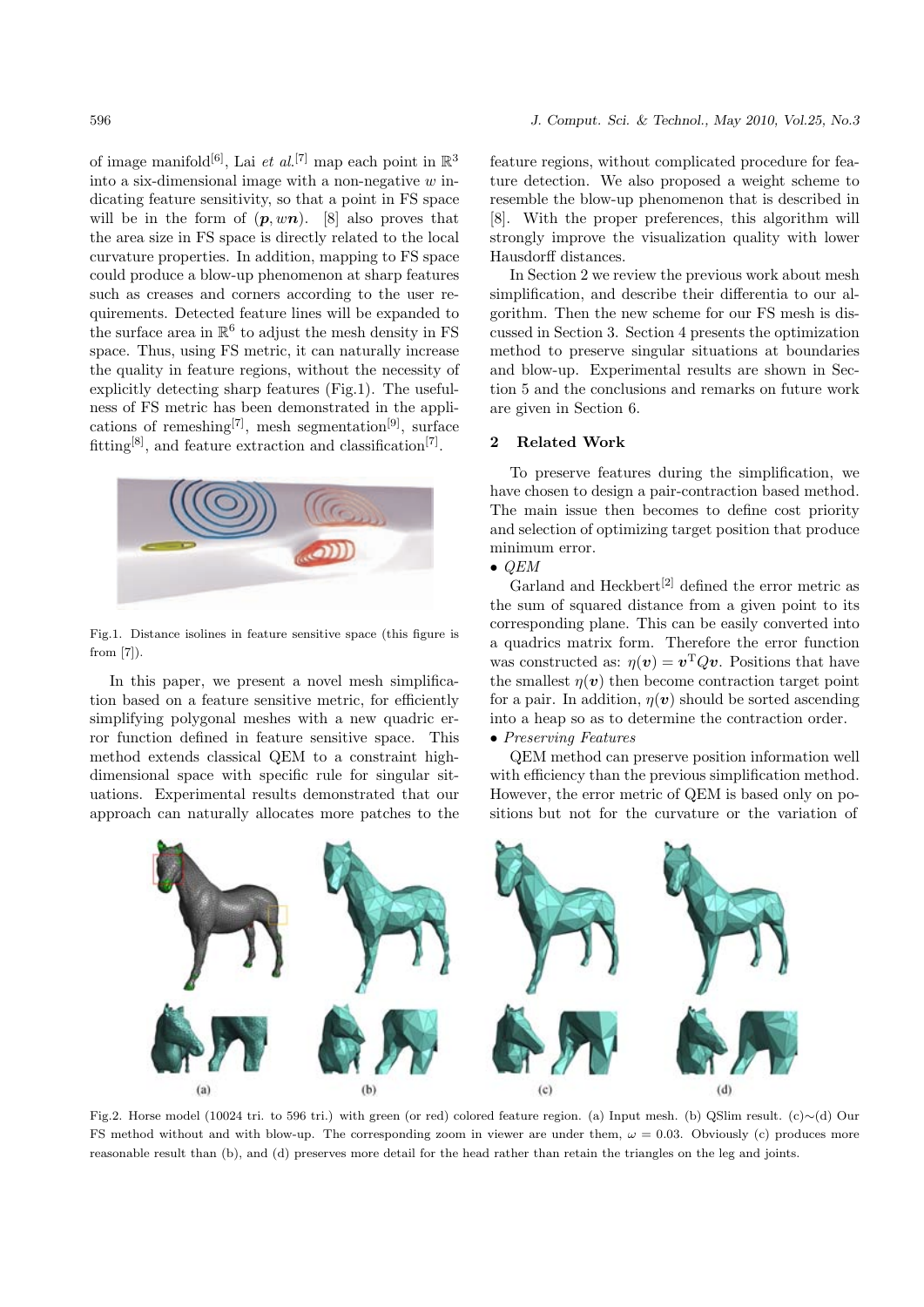colors and texture. Having taken note of this, a lot of work has been proposed over how to enrich the definition of the error metric with the other information. Garland and Heckbert<sup>[2]</sup> introduce surface attribute and convert the mesh into a high-dimensional space that is constructed by the positions and colors, then they measure the distance from an  $n$ -dimensional point to corresponding  $n-D$  hyperplane. Hoppe<sup>[3]</sup> extended this method to a higher-dimensional space that may combine information including normal, color and texture coordinates. He projected each point into attribute space for measurement. This is equivalent to construct a combined error metric. In addition, Cohen et  $al$ <sup>[10]</sup> designed a texture coordinate related simplification approach that reduces the distortion for texture mapped models. Since then, the research about feature preserve contraction has become to propose a new combination of the error matrices, such as [4 - 5]. Moreover some direct methods such as [11] are proposed to preserve feature as the user specifies by UI input. Garland<sup>[12]</sup> summarized the method based on high-dimensional space and extends to arbitrary manifold. In addition, attribute analysis is also introduced in order to preserve pre-detected features such  $as^{[4,13-14]}$ . Based on the exactly extracted feature lines, these methods extended QEM into a weighted quadric metric, vertices close to feature line get a large weight so that they are hard to eliminate. Moreover, rather than finding a local minimization in  $[2-3, 12]$ ,  $[15]$  proposed a variational approach to computing the simplified mesh under global optimization method, in which the metric in [2] was extended to processing mesh normals. This method is good to capture anisotropy and also to reduce the geometric errors.

### 3 Simplification in FS Space

In this section, we will discuss the details of our proposed algorithm. The overall pipeline of the algorithm is first presented. Quadric error matrix extended in FS space is then discussed in detail. We finally give an algorithm to compute the optimized position. Since position and normal at each vertex is not freely separated, we introduce an optimization based algorithm to find the optimal vertex position in replace of an contracted edge.

### 3.1 Algorithm Overview

QEM based method is generally a "Selection-Contraction" iteration process. In three-dimensional Euclidian space, quadric metric that indicate the sum of squared distance from a space point to its correlative adjacent plane can be converted into a  $4 \times 4$  symmetric matrix under homogeneous coordinates. It is in fact the discrete form of TDM (Tangent Distance Minimization) from the space point to the vertex of the current valid pair.

In FS space, we describe a six-dimensional vector as  $v_i = (p_i, w n_i)$ , where  $p_i$  and  $n_i$  indicate its position and normal in  $\mathbb{R}^3$  respectively, while w is the feature sensitivity weight as defined in the previous section. Its error matrix  $Q_i$  is then extended to a 6  $\times$  6 symmetric matrix. Following the principle proposed in [2], the matrix form of discrete squared tangent-point distance in FS space

$$
\varepsilon_i(\boldsymbol{v}) = (\boldsymbol{v} - \boldsymbol{v}_i)^{\mathrm{T}} \boldsymbol{Q}_i(\boldsymbol{v} - \boldsymbol{v}_i)
$$
 (1)

is defined to be the contraction error for each vertex  $v_i$ , and the cost of the k-th contraction  $(v_i, v_j) \rightarrow \bar{v}$  is similarly chosen to be  $\xi_k(\bar{\boldsymbol{v}}) = \varepsilon_i(\bar{\boldsymbol{v}}) + \varepsilon_i(\bar{\boldsymbol{v}}).$ 

In order to preserve feature more precisely, the best choice to derive contraction target point is to find an optimal vertex  $\bar{v}$  that minimizes the error function  $\xi_k(\bar{v})$ . Notice that  $\xi_k(\bar{v})$  is now an energy function defined in FS space, the main difference to  $\mathbb{R}^3$  is that optimization in FS space is in fact a constrained optimization problem. In Subsection 3.2, we introduce an efficient constraint iteration scheme to fast obtain the optimized target point under FS error metric.

Now we could give a summary of our FS simplification algorithm as follows. Selection of valid pairs have been done during initialization and the selection rules are similar as described in [2]. As we map unit normal vector for each vertex with a non-negative  $w$ , in order to produce uniform effects for this quantity on different models, we simply fitted all models into a unit cube before FS mapping, and rescale back after the simplification. In this paper, we set  $w = 0.03$  expect for specific statement.

Input: polygonal mesh in FS space.

Output: simplified mesh with more triangles remaining in the feature regions.

Algorithm:

- 1) For each vertex, compute the  $6 \times 6$  FS error matrix  $\boldsymbol{Q}_i$ .
- 2) For each valid pair, compute the target point  $(v_i, v_j) \rightarrow \bar{v}$  that minimizes the constrained cost function  $\xi_k(\bar{v}) = \varepsilon_i(\bar{v}) + \varepsilon_j(\bar{v})$ ; push every valid pairs into a minimum-heap according to the quantity of  $\xi_k(\bar{\boldsymbol{v}}).$
- 3) Contract a vertex pair which is the top element in the heap, update the error for each new adjacent vertices as 2, iterate until the target amount of triangles is achieved.
- 4) Post cleaning (Optional).

Note that the input mesh is a polygonal mesh mapped to FS space. It may have blow-up phenomenon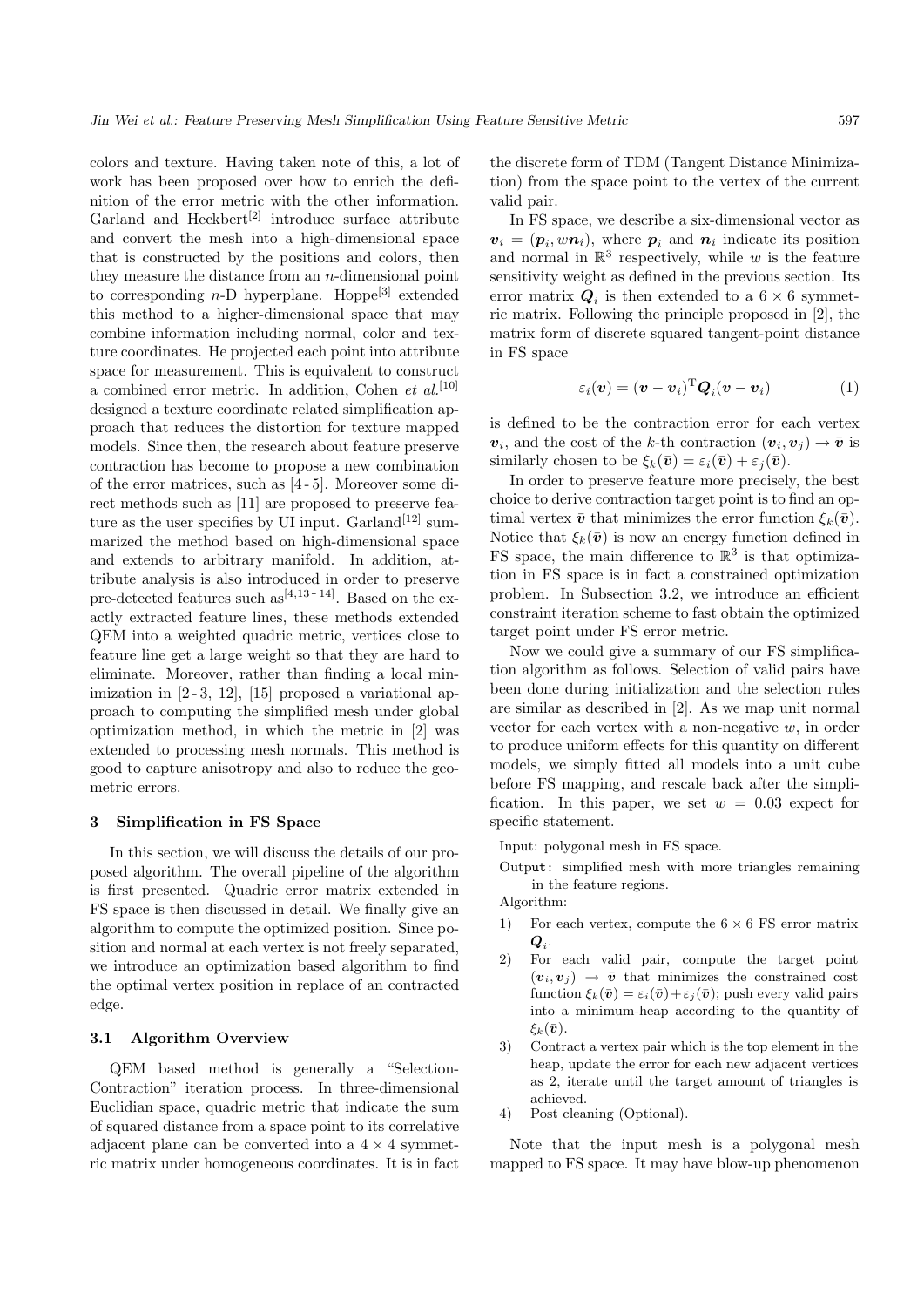about feature  $\text{line}^{[8]}$ . This may cause some singular problem during the process because they have identical position vector in  $\mathbb{R}^3$ . The treatments for blow-up region are discussed in Section 4.

## 3.2 Derive Quadric Matrix in FS Space

Definition of the cost function is a pacing factor for visual effect. It is noticed that a mesh in FS space is actually a 2-manifold embed in  $\mathbb{R}^6$ . FS space is therefore a non-free form space that is constrained by the geometric properties and topology in three-dimensional Euclidian space. Because the input model is existing in  $\mathbb{R}^3$  in essence, operations in FS space must satisfy the space restriction. Error measurements is then defined from  $\mathbb{R}^6$  to original  $\mathbb{R}^3$ . Previous works have chosen to use the discrete approximation of the tangent plane at a mesh vertex. Here we map the planes of the triangles that meet at the original vertex in  $\mathbb{R}^3$  onto a 2-d hyperplane embed in  $\mathbb{R}^6$  to approximate the corresponding tangent space. The contraction cost is then defined by the squared distance between the space point and that 2-d hyperplane.

As we have three given points lying on the triangle that are mapped from  $\mathbb{R}^3$ , one can always get two edge vectors  $e_1$  and  $e_2$  in  $\mathbb{R}^6$ . Then, for a six-dimensional element  $v$ , evaluating the distance to the 2-hyperplane which determined by this triangle is essentially equivalent to finding the nearest point  $v_{\text{min}}$  in the linear subspace **W** that is spanned by  $e_1$  and  $e_2$ :

$$
d_i^2 = \min ||\boldsymbol{v} - \boldsymbol{v}_t||^2, \quad \boldsymbol{v}_t \in \boldsymbol{W} \tag{2}
$$

where  $v_t$  is an arbitrary vertex in W. To this end, we aimed to finding a vector  $v_{\perp} = v - v_{\min} - v_i$  which is orthogonal to the linear subspace  $W$  with its origin at  $v_i$ . Let us define a 2 × 6 matrix  $\boldsymbol{A} = [\boldsymbol{e}_1 \ \boldsymbol{e}_2]^{\mathrm{T}}$  and local coordinates  $x_{\min}$  on the basis of the subspace, i.e.,  $\boldsymbol{v}_{\min} = \boldsymbol{A}^{\mathrm{T}} \boldsymbol{x}_{\min} + \boldsymbol{v}_i$ . We could now set an equation as:

$$
\mathbf{A}(\mathbf{v} - \mathbf{A}^{\mathrm{T}} \mathbf{x}_{\min} - \mathbf{v}_i) = 0. \tag{3}
$$

Solving (3) w.r.t.  $x_{\min}$ , we derived that

$$
\boldsymbol{v}_{\min} = \boldsymbol{A}^{\mathrm{T}} (\boldsymbol{A}\boldsymbol{A}^{\mathrm{T}})^{-1} \boldsymbol{A} (\boldsymbol{v} - \boldsymbol{v}_i). \tag{4}
$$

So that

$$
\begin{aligned} \boldsymbol{v}_{\perp} &= \boldsymbol{v} - \boldsymbol{v}_{\min} - \boldsymbol{v}_i \\ &= (\boldsymbol{I} - \boldsymbol{A}^{\mathrm{T}} (\boldsymbol{A} \boldsymbol{A}^{\mathrm{T}})^{-1} \boldsymbol{A}) (\boldsymbol{v} - \boldsymbol{v}_i) \\ &= \boldsymbol{K} (\boldsymbol{v} - \boldsymbol{v}_i). \end{aligned} \tag{5}
$$

Obviously,  $\boldsymbol{K}$  is a 6  $\times$  6 symmetric matrix. Moreover, we also noticed that  $K$  is implicitly comprised of the Moore-Penrose inversion of  $A$ . Therefore,  $K$  can be rewritten as  $K = I - A^{+}A$ , such a matrix is idempotent:

$$
\boldsymbol{K}^2 = \boldsymbol{K}^{\mathrm{T}} \boldsymbol{K} = \boldsymbol{K}.\tag{6}
$$

The squared distance from an arbitrary vertex  $v$  in FS space to the subspace  $W$  is now established as:

$$
d_i^2 = \mathbf{v}_\perp^2
$$
  
= (\mathbf{v} - \mathbf{v}\_i)^{\mathrm{T}} \mathbf{K}^{\mathrm{T}} \mathbf{K} (\mathbf{v} - \mathbf{v}\_i)  
= (\mathbf{v} - \mathbf{v}\_i)^{\mathrm{T}} \mathbf{K} (\mathbf{v} - \mathbf{v}\_i). (7)

Thus the error metric for  $v_i$  can be easily derived in an additional form:

$$
\varepsilon_i(\mathbf{v}) = \sum d_i^2
$$
  
= 
$$
\sum (\mathbf{v} - \mathbf{v}_i)^{\mathrm{T}} \mathbf{K}_i(\mathbf{v} - \mathbf{v}_i)
$$
  
= 
$$
(\mathbf{v} - \mathbf{v}_i)^{\mathrm{T}} \sum \mathbf{K}_i(\mathbf{v} - \mathbf{v}_i)
$$
  
= 
$$
(\mathbf{v} - \mathbf{v}_i)^{\mathrm{T}} \mathbf{Q}_i(\mathbf{v} - \mathbf{v}_i)
$$
(8)

where  $Q_i$  is set to be the error matrix of  $v_i$ . Similar to the previous works, we suggest using homogenous form to represent  $\varepsilon_i$ , thus the updated error of new contract point can simply become an additional form.

#### 3.3 Contraction Point Optimization

Edge contraction can be treated as an iteration process. Although we can simply choose the target position as  $v_i$ ,  $v_j$  or their midpoint, to preserve geometric details as much as possible, the best choice is to estimate an optimized location that minimizes the six-dimensional quadric error with the geometric constraint in  $\mathbb{R}^3$ .



Fig.3. Comparison with non-constraint optimization in FS space. (a) Original mesh. (b) Our method. (c) Modified QEM method[12] .

Note that in FS space, vertex is combined by its position and weighted normal in  $\mathbb{R}^3$ . Once a position in  $\mathbb{R}^3$  has been set, the attached normal vector will be uniquely determined by its local geometry. Due to this restriction, solving the minimization problem directly in FS space without constraint may lead to unexpectable result (see Fig.3). Therefore we propose an iteration scheme with linear search and an initial guess  $v_i = (\boldsymbol{p}_i, \omega \boldsymbol{n}_i)$  to derive a constrained optimization target point in FS space. The flowchart of this optimization procedure is shown in Fig.4.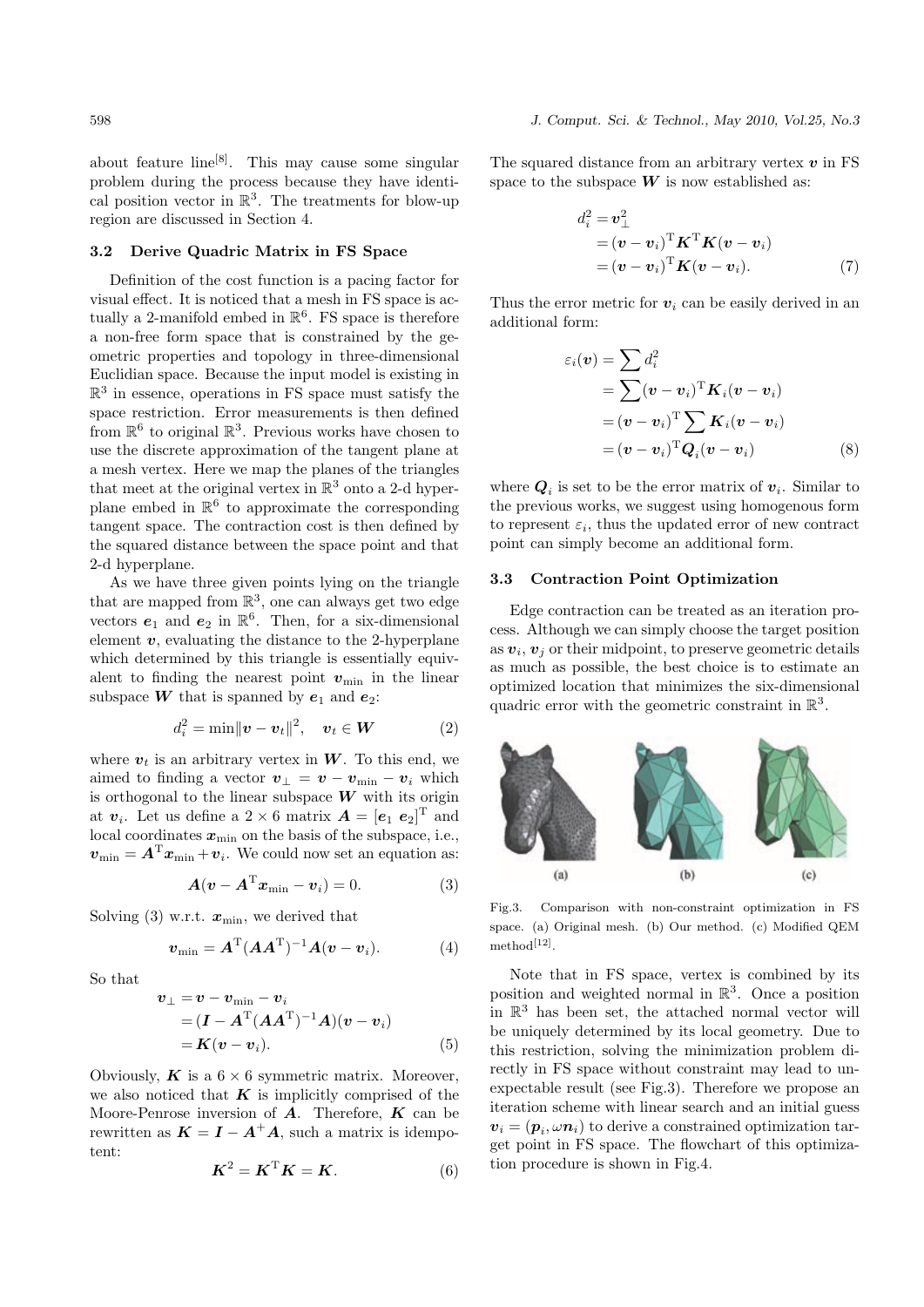

Fig.4. Flowchart of the constrained optimization procedure for deriving target contraction point.

In case we obtain an optimized position  $p'_i$  with a fixed normal  $\boldsymbol{n}'_i$  , the corresponding normal  $\boldsymbol{n}'_i$  for this local optimization position could be derived by its local geometry.

Notice that as the step factor  $t$  can strictly reduce the quadric error during each iteration step, the optimization is guaranteed to be a convergent procedure. To assign an initial value, we get optimized  $p_{i+1}$  under fixed  $n_{\text{mid}}$  that derived from the average of two original normals. The corresponding normal vector  $n_{i+1}$ is then evaluated by the revised local geometry. According to Subsection 3.1, cost function is defined to be a quadratic form, so that searching between initial point and optimized point is a linear problem. In our experiments, we have found out that most iteration will be done within 2∼4 times. Fig.5 shows the results using linear search iteration in different times, searching within 4 times provides acceptable effects.

# 4.1 Error Weights for Blow-Up Regions

It is claimed that the input of our algorithm is a polygonal mesh in FS space. In the theory of featuresensitive geometry processing, one can generate blowup regions for sharp feature when the inner product of two face normals is greater than a user defined threshold, so as to possess further area in parameter  $domain<sup>[8]</sup>$ . Such blow-up points which have identical positions but dissimilar normal directions in  $\mathbb{R}^6$  are essentially the same in the three-dimensional Euclidian space. Simplification without special rules may result in unexpectable mistake about feature region. As described in [8], blow-up phenomenon expand the area of features in parameter domain, so that the result of parametrization is well improved. However, as the more we assign feature sensitivity, the more points would be generated in FS space. In Fig.6, blow-up vertices explicitly decompose the variation of the normal direction



Fig.5. Target point optimization with 1-time (see (b)) and 4 time (see (c)) iterations for each new vertex. (c) produces more suitable result.

# 4 Additional Details to Geometric Optimization

In this section, we give further details to some steps of the pipeline, including dealing with blow-up regions, and the post cleaning operation.



Fig.6. The blow-up phenomenon at sharp edges and corners. (a) Original mesh in  $\mathbb{R}^3$ . (b) Projection of the corresponding mesh in  $\mathbb{R}^6$ . Normal vectors are set to be the face normals on the two sides of the edge and the interpolation between them.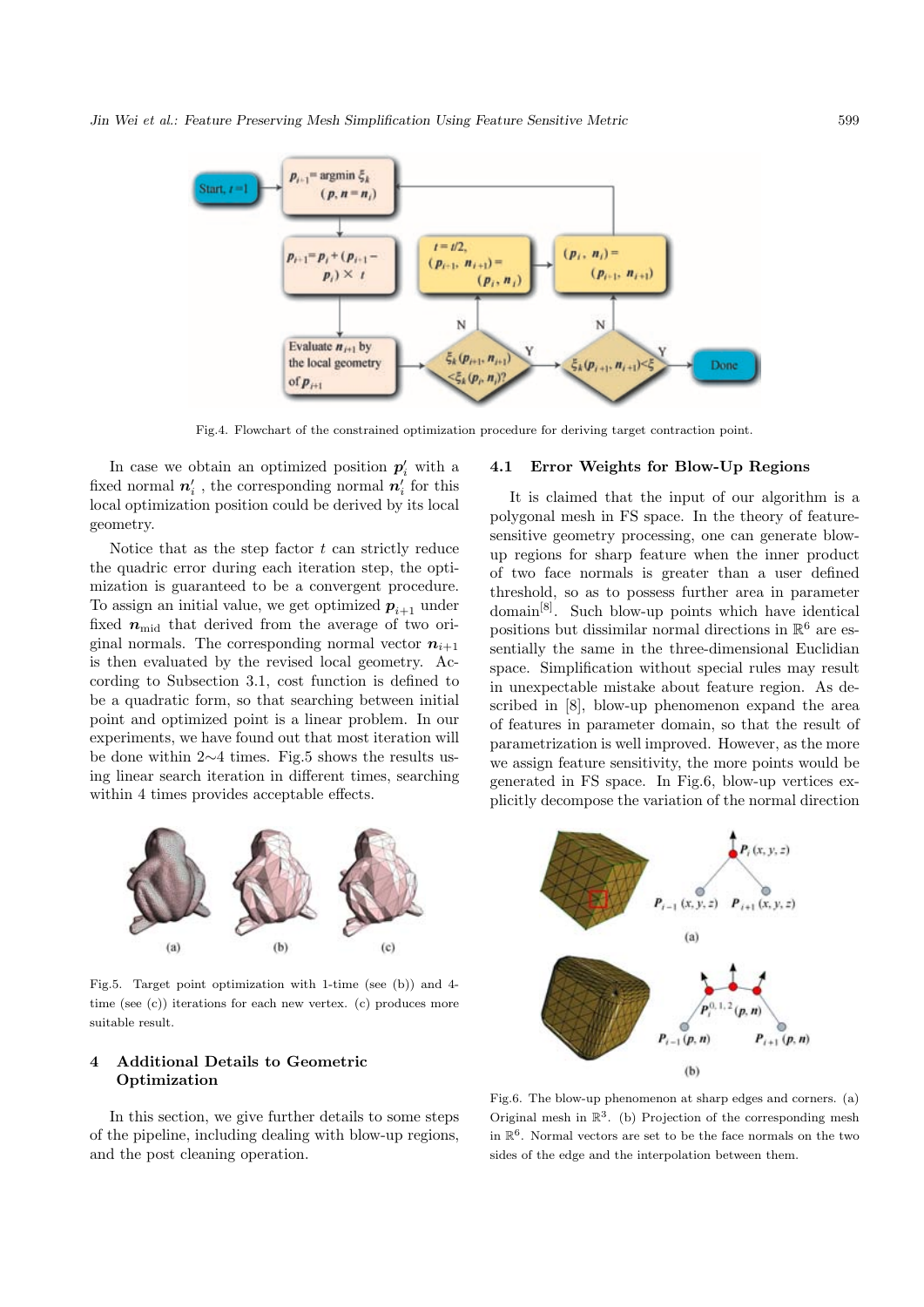on creases and corners. It means that vertices in feature regions in FS space have tiny difference only at the coefficients related to normal direction. When a vertex on sharp feature is decomposed into several new points in FS space, features will get flatter than their preimage in  $\mathbb{R}^3$ , so that contraction error in blow-up regions will be extremely small. This indicates that sharp features which have been blown will get top priority in the error heap. To avoid this, the number of blow-up vertex have to be constrained. We have found out that most feature vertices can at most be decomposed into two or three 6D points, and the improvement under this strategy could be ignored. This may lose the advantages of both the error metric in FS space and blow-up phenomenon.

For this reason, a specific rule that simulates the effect of blow-up scheme is designed. The basic idea is to change the contraction cost function into a weighted quadric error rather than veritably expands the features into several blow-up points which are identical in  $\mathbb{R}^3$ . The weighted quadric error is then defined as:  $\xi'_k = \eta_k \xi_k$  where  $\eta$  denotes the number of vertices that the current vertex will be expanded to. We firstly launch a shrink-back procedure during initialization to ensure there is no degenerated edge in  $\mathbb{R}^3$ . The blow-up weight is then directly inherited from the blow-up rule in [8] as follows.

1) If a vertex  $v$  is neither labeled as edge nor corner vertex, we simply set  $\eta_i = 1$ .

2) If  $\boldsymbol{v}$  lies on the edge which the angle deviation  $\theta$  of normal vector on either side of the edge is larger than a threshold value  $\theta_E$  (we use  $\pi/4$  for all models in this paper), this vertex is treated as edge vertex. The corresponding weight is assigned as:

$$
\eta_i = \left\lceil \frac{\theta}{\theta_t} \right\rceil + 1 \tag{9}
$$

where "[ $\cdot$ ]" denotes the ceil operation,  $\theta_t$  is an userspecified step factor means the mesh density in blow-up region.

3) If there are at least three sharp edges meeting at a vertex, this vertex is treated as a corner. Moreover, a cone-like vertex is also labeled as corner if the sum of the angle of one-ring neighboring triangles is less than  $2\pi \cos \theta_{\rm C}$ , where  $\theta_{\rm C}$  is the corner threshold, we use  $\pi/12$ in this paper. Blow-up weight for corners is then defined as:

$$
\eta_i = \sum \eta_k + 1 \tag{10}
$$

where  $\eta_k$  is the weight of the k-th neighbor vertex of the corner  $v$ . For simplicity, we do not allow the existence of the two adjacent corners. Once it occurs, we use a dummy point between them and simply set it as an edge point.

#### 600 J. Comput. Sci. & Technol., May 2010, Vol.25, No.3

According to the above rules,  $\Sigma \eta_i$  is obvious with the same amount of vertices at the blow-up region in FS space. So this rule will not lose the significance of blowup phenomenon. To ensure that contraction point is a local minimum under FS error metric, blow-up weights should not be taken into account in the optimization. In other words,  $\eta$  only influences the priority of the elements in error heap.

The rule for updating error cost of contraction point  $\bar{v}$  is also improved. For a vertex pair with at most one blow-up vertex, new weight is set to be the average of  $\eta_i$ ,  $\eta_j$ , so that new error cost equivalent to the general cases. For a pair containing two vertices that the corresponding weights are all greater than 1, new weight for target point is updated to  $\eta_i + \eta_j$ , so that error cost actually becomes  $(\eta_j + \eta_j)(\xi_i + \xi_j)$ , meaning that when an edge containing two feature vertices is contracted, the optimized contraction position is an abstraction of the current feature region, so it should be more difficult to simplify.

Although this procedure extract feature naively, we found this strategy gives further improvement to FS metric based method. Results in Fig.2 demonstrates the effectiveness of this method.

### 4.2 Preserving and Post Cleaning

Open boundaries require additional constraint during the optimization process. For a contraction containing boundary points  $v<sub>b</sub>$ , linear search for optimization point is constrained in the plane that is spanned by two boundary edges intersecting at  $v_{\rm b}$ . For simplicity, we search the optimized boundary point along the boundary line which consists of  $v_{\text{bleft}}$ ,  $v_{\text{b}}$  and  $v_{\text{bright}}$ . We test face-flipping after target point optimization. In case that flipping occurred, we use a penalty multiple to



Fig.7. Edge-flipping to remove near-degenerated triangles. (a) Before edge-flipping. (b) After edge-flipping. The amount of faces is not changed after the flipping process.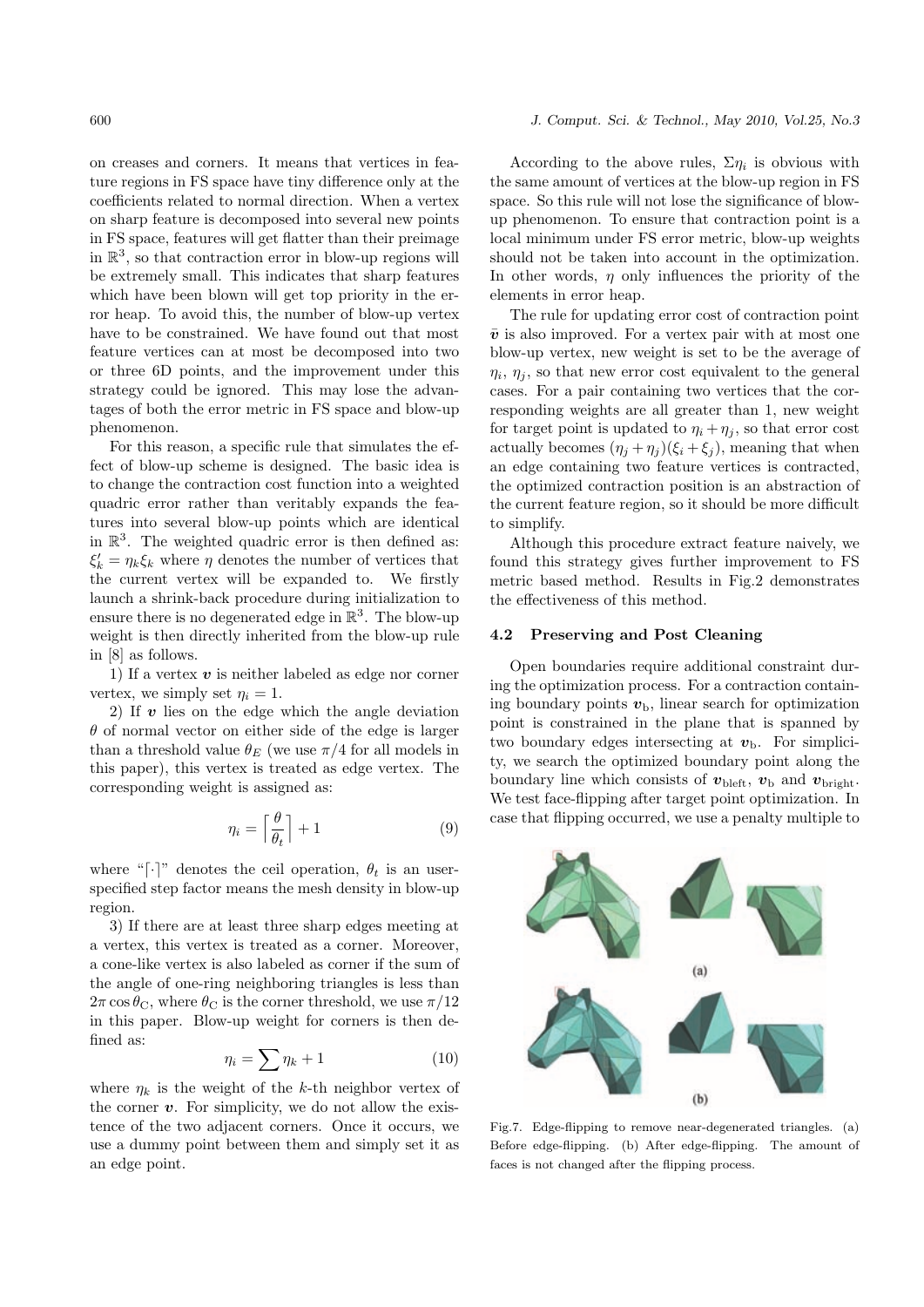increase their contraction cost. In our experiments, we always use 3 for penalty.

Because this algorithm is based on a feature sensitive metric, sharp features will hold more triangular patches but less triangles to represent planar regions. In many cases, remaining triangles get narrower than another QEM based method. For very few triangles that consist of planar points and near-feature points, it may become narrow or degenerated triangles through the optimization under FS error metric. Consider that narrow triangles may give instabilities to the follow-up processing, we employ an edge-flipping (as Fig.7) treatment to remove degenerated triangles if it satisfies the inequality as:

$$
|edge_k + edge_{(k-1)}| - |edge_{(k+1)}| < \tau \tag{11}
$$

where  $k = 0, 1, 2, \tau$  is a small positive floating number less than 1 (we set as  $10^{-4}$ ). Obviously, this treatment does not alter the amount of remaining faces.

#### 5 Results and Discussions

We have proposed a feature sensitive simplification approach running in FS space. We have implemented this method to investigate with widely used quadric error based simplification framework, QSlim. We compare the results form the visual qualities and statistical analysis of the produced errors (in Fig.8). All test models has distinct feature regions including creases, corners and boundaries as in Figs. 2, 9, 10 and 11, these results demonstrated our method can preserve feature more precisely.

For a simplified mesh, remaining vertices on the planar regions can be treated as redundancy. We have the first impression with Fig.9 that our algorithm retains more patches on the feature region to eliminate the redundant information. To quantize this ability, many criteria can be met, such as [16 - 17]. In this paper we just use the well-known two-sided Hausdorff distance measurement tool, Metro, as designed in [17] for evaluating mesh quality, to compare the similarity between simplified and original models. In addition, because our algorithm is defined in FS space, we also measure a six-dimensional Hausdorff distance that is defined to be the Euclidian distance from an FS space point to a embedded two-dimensional triangle patch, in order to deal with the effectiveness of error optimization in FS space. To avoid ambiguities we call the Hausdorff distance defined in  $\mathbb{R}^3$  and  $\mathbb{R}^6$  as geometric error and FS error (or distance) respectively.

Fig.8 shows some quantified results during experiments with simplification of Lucy model. We observed that FS metric based method produces a significant improvement on geometric error than QSlim. That is, as the traditional quadric errors are not defined in a feature-isotropic space, distortions may be caused when a large data reduction occurred. If we apply the algorithm to simplify massive meshes, tiny errors will accumulate with the increasing of reduction percentage during the simplification process (see Fig.8(a)). Although we calculate optimized solution for contraction at each step, this may still introduce some adverse effects on the visual quality. We know that Hausdorff distance defined in  $\mathbb{R}^3$  indicates max geometric error between two given models, and large errors are caused when the edge containing feature point is collapsed. Intuitively, human vision system is sensitive to contours and sharp regions. As shown in Fig.8(d), our method preserves the contour of Lucy model and then naturally assigns more triangular patches on the regions with large normal variations. This effect is useful especially when we take a large reduction rate. For this reason, FS method provided preferable results, and, as more feature points are retained, geometric error is greatly reduced compared with QSlim as shown in Fig.8(a).



Fig.8. Quantized produced errors during simplification of Lucy model (c). Errors are classified into two categories as Hausdorff distances in  $\mathbb{R}^3$  (a) and  $\mathbb{R}^6$  (b). (d) Zoom in image of details on the simplified models using QSlim (left) and FS (right). Our method gets high visual quality on the details.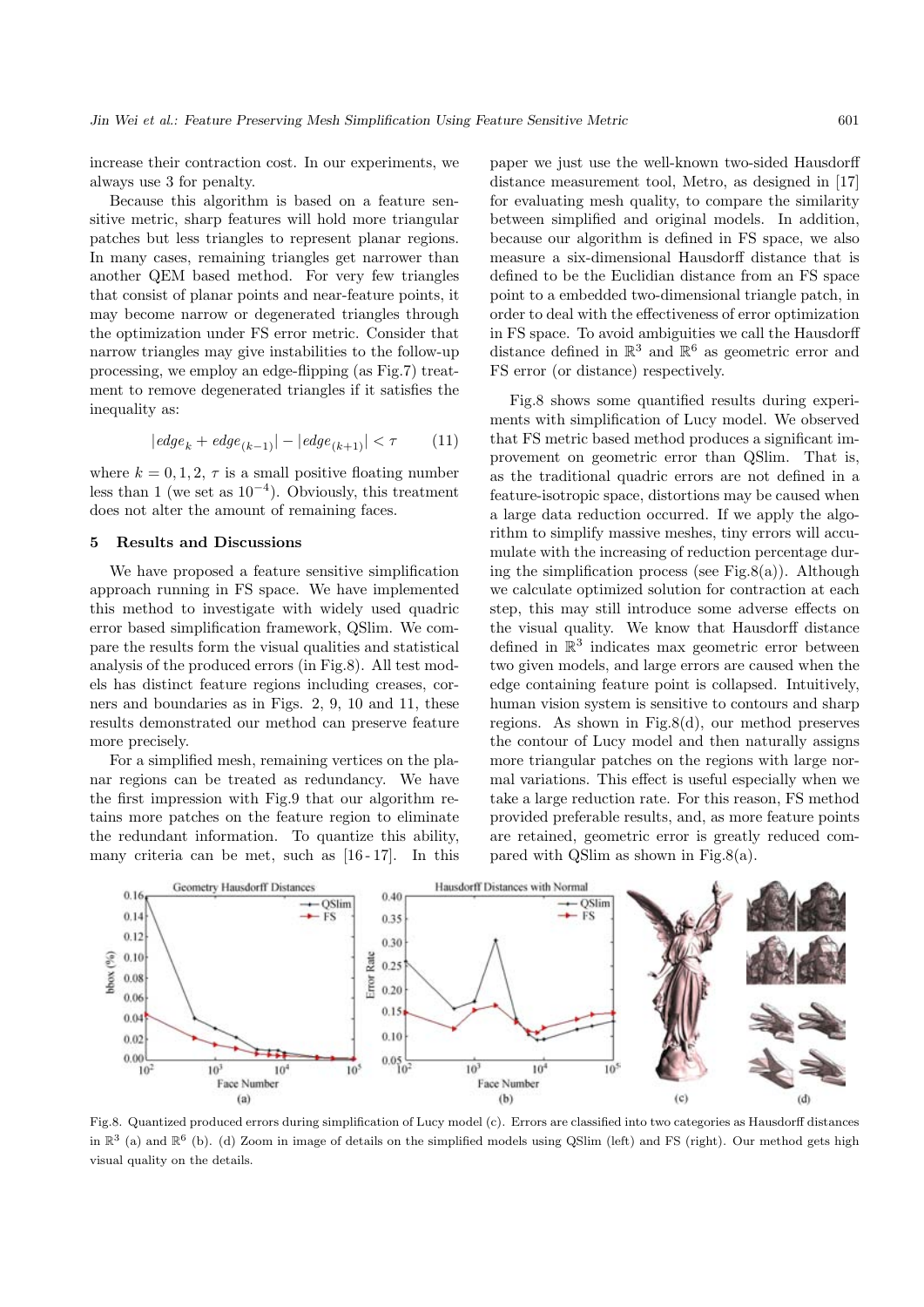Moreover, we also interested in the Hausdorff distances in FS space. In Fig.8(b), we found that statistical results did not provide remarkable contrast in different stages, but FS method got a steadier error curve and is well constrained under 20%. This is reasonable because the optimization discussed in Section 3 did not make a globally optimized solution, but a constrained local minimum. However, as these constrained-optimized points are derived with an userspecified threshold value uniformly, the overall FS error can be kept within a bound.

In another similar result shown in Fig.9(a), we found that FS method provides a dense approximation for facial features but large triangles on the planar regions like forehead and cheeks. Fig.9(b) also shows that more patches are assigned and retained on the sharp features, but fewer samples are remained on the planar regions under the same reduction rate. This effect is useful for a smooth shading effect on important regions.

In Subsection 4.1, we described the benefits of blowup phenomenon to parametrization. Here we discuss the effects of this strategy in mesh simplification. As we mentioned, blow-up strategy is a naive feature extraction that simply inspects the angular distance between two adjacent face normals. Although some feature extraction based method as [14] provides robust and convincing results, they still have to compute distance from each vertex of the mesh to the nearest feature point to set global costs. So, result quality of feature extraction based method depends on the quality of extracted feature line. Then, one may spend much time to select an appropriate argument for different input models in different detection scales. The advantage of blow-up weight strategy is that it is quite simple and easy to compute. Instead of tracking an exact feature line, the definition of blow-up weight aims to simulate a uniform point sampling in FS space, and, as we saw in Figs. 2 and 10, this strategy can give a noticeable improvement to a flat FS metric based approach. Those results show that details on the ears of the horse and facial features on the Leopard model may be thrown off instead of remaining during QSlim procedure. It is clearly shown that FS method produces more suitable results for global features especially on head and claws. However, we noticed that some unimportant features like joints and legs have taken excessive patches over



Fig.9. Contrast of two models between QEM (center) and FS (right). (a) LittleThinking (400K tri. to 7.4K tri.). (b) RockerArm (80K tri. to 6K tri.). Sharp features are tagged in green color. Red cubes are tagged on some feature regions, and the regions are approximated by more triangles than QEM.



Fig.10. Leopard model (65 024 tri. to 996 tri.) with green (or red) colored feature region. (a) Initial model. (b) Result of QSlim.  $(c) \sim$ (d) FS method without and with blow-up, and their zoom in viewer under them,  $\omega = 0.03$ . We see FS method preserves the contour and facial features are completely preserved by FS with blow-up.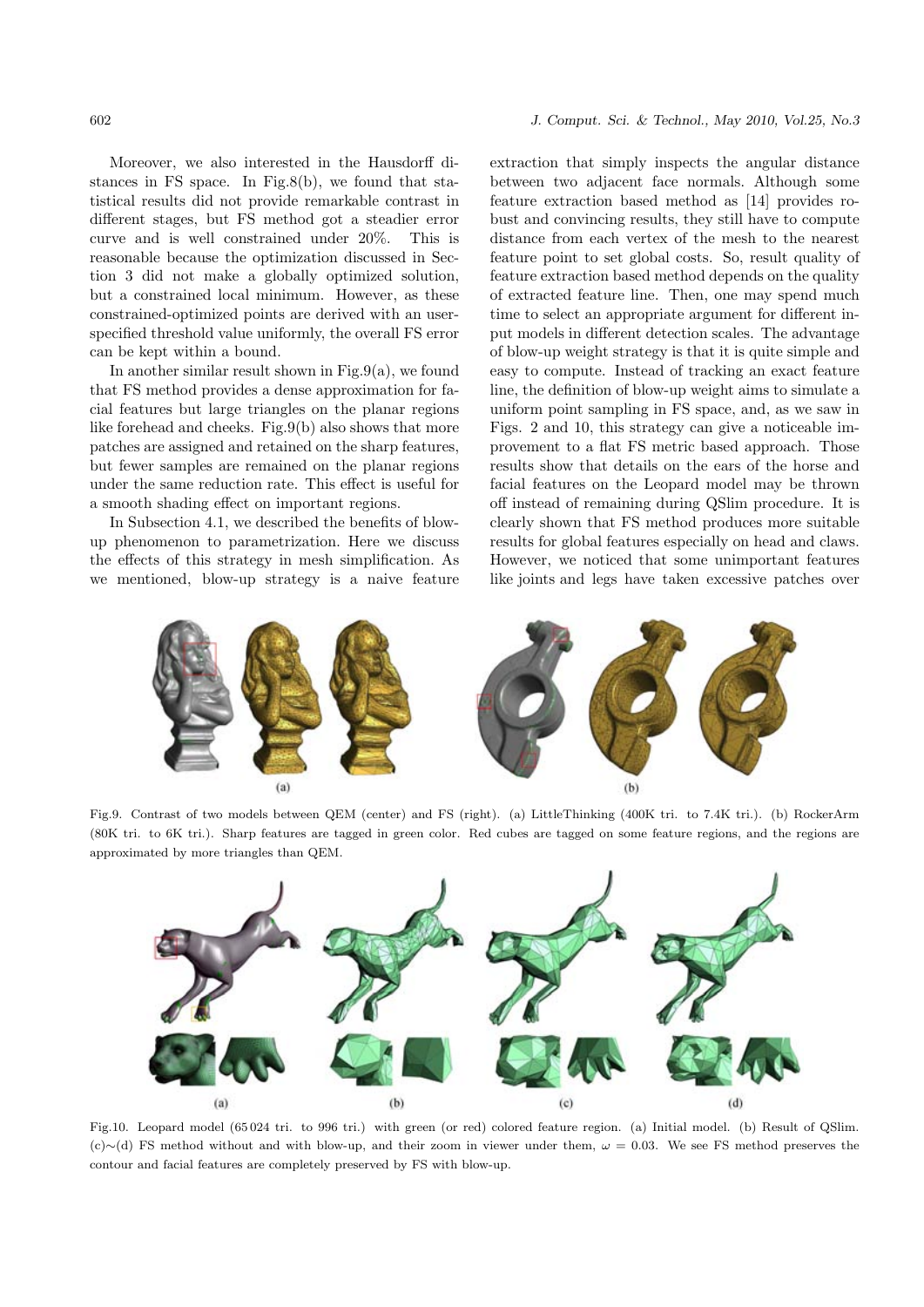Jin Wei et al.: Feature Preserving Mesh Simplification Using Feature Sensitive Metric 603

| Models (remaining $%$ )  | <b>Types</b>   | <b>OSlim</b>          | $_{\rm FS}$         | FS with Blow-Up      |
|--------------------------|----------------|-----------------------|---------------------|----------------------|
| LittleThinking $(1.8\%)$ | $\mathbb{R}^3$ | 0.008774/0.000874     | 0.005 226/0.000 971 |                      |
|                          | $\mathbb{R}^6$ | 0.012617/0.003097     | 0.014 436/0.003 109 |                      |
| RockerArm $(7.5\%)$      | $\mathbb{R}^3$ | 0.007141/0.000622     | 0.003717/0.000509   |                      |
|                          | $\mathbb{R}^6$ | $0.016$ 153/0.004 979 | 0.020003/0.004491   |                      |
| Horse $(6.0\%)$          | $\mathbb{R}^3$ | 0.029 360/0.005 777   | 0.019573/0.005392   | 0.026 271/0.006 531  |
|                          | $\mathbb{R}^6$ | 0.026 384/0.012 863   | 0.022827/0.011269   | 0.028869/0.011024    |
| Leopard $(1.5\%)$        | $\mathbb{R}^3$ | 0.031 569/0.007 015   | 0.014799/0.003223   | 0.025 460/0.004 342  |
|                          | $\mathbb{R}^6$ | 0.033461/0.011183     | 0.022460/0.008569   | $0.022$ 437/0.008740 |
| HappyBudda(6.5%)         | $\mathbb{R}^3$ | 0.012378/0.001195     | 0.010627/0.001891   | 0.011 453/0.001 824  |
|                          | $\mathbb{R}^6$ | 0.020172/0.005973     | 0.019132/0.006245   | 0.022634/0.006240    |

Table 1. Quantization of Max/RMS Errors (The minimum errors are labeled in bold.)

simplified model rather than assigned on the head (Fig.2 bottom), because joints may consist of many small triangles in original model so that the geometric variance near the joints may be larger than which is on the head. Similarly, eyes were also eliminated on the simplified Leopard model. Although for textured models, these results derived by standard FS method are sufficient for most applications. One may still prefer to get a more compact abstraction that preserve most of main facial features. To achieve this goal, we may introduce the blow-up weight strategy. Fig.2(d) and Fig.10(d) show the results produced by weighted FS method. For the same number of remaining triangles and blow-up arguments, facial features are approximated by more patches but little on legs and tails. Visual effects for both models got good enhancements. These results have demonstrated our weight strategy is effective and easy to use. It is useful when users have to face to a large database.

It is noticed that having more triangles on features means remaining less on the planar regions. The more features are remained, the larger the error will be introduced in planar regions. On the other hand, QEM method uses a geometric error-driven greedy optimization, all the target vertex is derived under least-squared sense, so that to deal with RMS (Root Mean Squared) errors, FS method does not provide remarkable improvement. Table 1 lists error comparisons for all example models used in this paper, with its remaining rate correspondingly. We see that for FS methods, most RMS errors are smaller, but QSlim outperforms occasionally. On the other hand, for weighted FS method, though most of remaining feature points are preserved, RMS error may still exceed QSlim because the planar regions are approximated by the triangles that are even larger than a flat FS method. But we claim that as FS methods get much lower maximum errors, FS methods make much better outputs for visual effect. So these results are much more useful than those derived by QSlim. Another example of HappyBudda model is shown in Fig.11. The corresponding errors are also listed in Table 1. We see that although QSlim outperforms our method on RMS error, features (marked as green color in Fig.11(a)) are preserved much better by FS. When the blow-up weight is applied, details of remaining features are superior to flat FS method.

It is notable that reasonable arguments for feature sensitivity will give different distributions of triangles



Fig.11. HappyBudda model (123 056 tri. to 8 032 tri.) with feature region colored in green or red. (a) Initial mesh. (b) QSlim result. (c)∼(d) FS method without and with blow-up. Their zoom in images are shown in (e) in the order.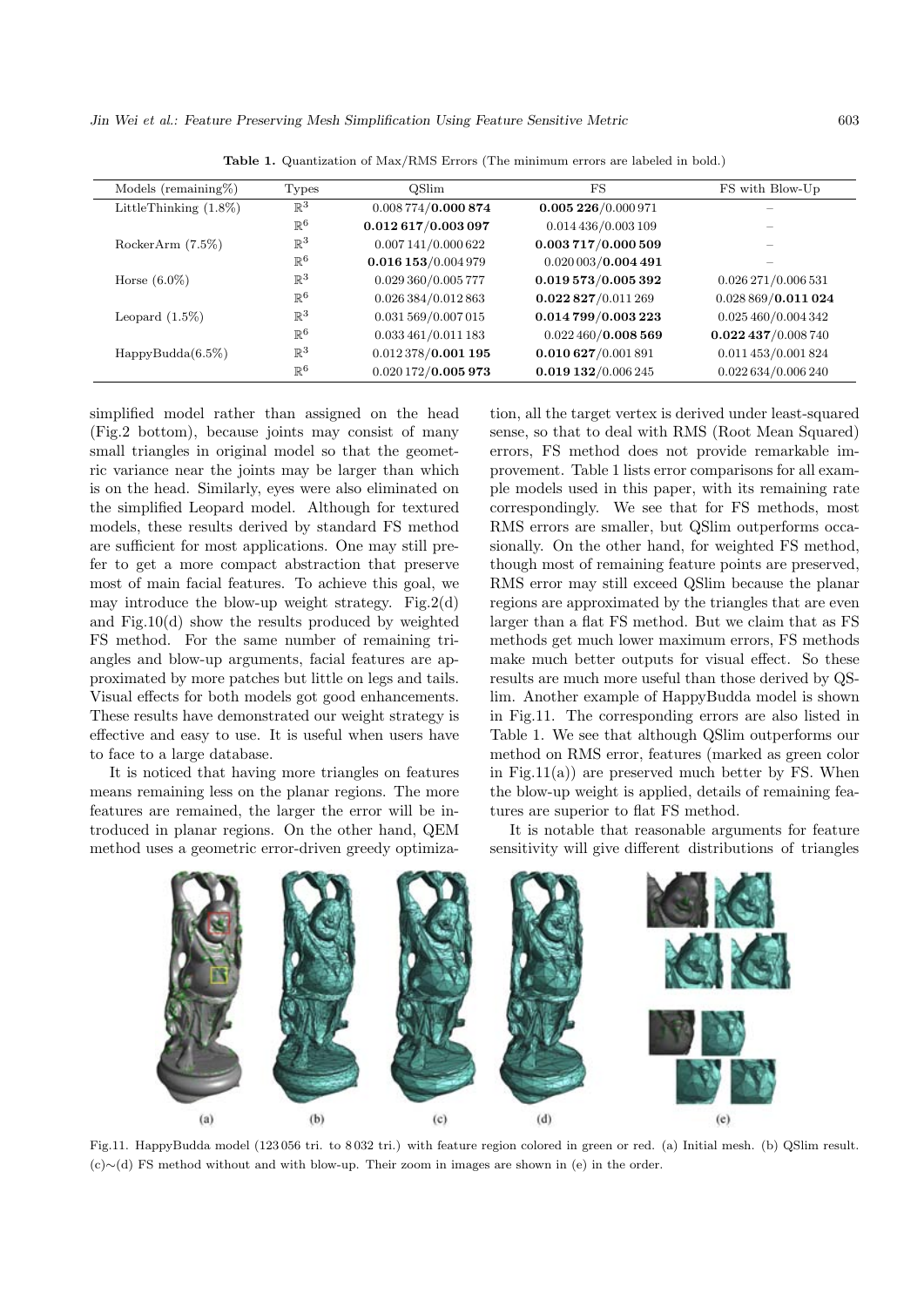

Fig.12. Simplifying Ateneam model with various feature sensitivity arguments, 15 104 to 1 992 tri.: All simplified models is derived by FS method without blow-up,  $\omega$  is set as 0, 0.01, 0.03, 0.1, 0.3. If  $\omega$  is set to 0, the result is similar to the previous QEM method. When  $\omega$  is upgraded, more triangles are retained on the sharp edges but distortion is also occurred at the planar regions.

for simplified mesh. Fig.12 shows a series of simplified Ateneam models with different  $w$  in ascending order. We see the facial features are approximated by further patches under larger weights. However, large weight may cause too large distortions on planar regions. When  $w$  is upgraded to 0.3, though the details of eyes and mouth are preserved well, the overall appearance of facial form becomes unacceptable.

Although our inception is focused on the accuracy but is not efficiency during simplification, we are still concerned about performance. A direct speculation is that, as FS methods take more dimensions into account, and iterate at each step, we have to cost more time than QEM method. We implemented our method and QSlim is also integrated into the same testing framework, comparing the performance for both methods on a laptop with Intel Duo 2.5 GHz processor and 2 GB main memory. Table 2 shows the comparison results for each model used in this paper. Our approach costs around double times than QSlim in most cases. This is an limitation of FS method that there exists a tradeoff between appearance, speed and interactivity, but it is still faster than some other appearance preserving based method like [15], that is mentioned as three to twenty times slower than QEM. For fair comparison, we do not introduce any special scheme for acceleration, so there are quite a lot strategies which can be employed for further improvement, e.g., using vertex heap rather than edge heap<sup>[18]</sup>. The performance of FS method is also related to the input quality, for the reason that a complex model may bring more iteration steps.

Table 2. Time Comparison (in ms)

| Models           | No. Faces | <b>QSlim</b> | FS    |
|------------------|-----------|--------------|-------|
| Horse            | 10024     | 180          | 312   |
| Leopard          | 65024     | 1 224        | 2612  |
| <b>RockerArm</b> | 80354     | 1650         | 3129  |
| HappyBudda       | 123056    | 2663         | 4922  |
| Lucy             | 237 278   | 5399         | 9871  |
| LittleThinking   | 401985    | 8249         | 17463 |

#### 6 Conclusions and Future Work

We have presented a new simplification algorithm based on FS metric. According to the constraint conditions, we construct error metric by using the sum of the squared distance from a 6D point to its corresponding two-dimensional hyperplane rather than in  $\mathbb{R}^3$ . Moreover, we employed a constrained optimization to acquire contraction target point which satisfies the geometric constraint on normal directions, this strategy may also be combined with other normal-geometry related cases. Experimental results demonstrated that this algorithm can preserve feature more precisely under the global geometry, and then naturally retain more patches on the feature regions without special feature recognitions during the simplification process.

Taking the advantage of blow-up phenomenon in FS space, our method can produce more suitable result and high visual quality on feature regions.

However, as we have known that the tradeoff between efficiency and accuracy has become the bottleneck to simplification, feature sensitive simplification with the high-performance computing technology may become a significative research topic.

#### References

- [1] Heckbert P, Garland M. Survey of polygonal surface simplification algorithms. In SIGGRAPH 1997 Course Notes: Multiresolution Surface Modeling, 1997.
- [2] Garland M, Heckbert P. Surface simplification using quadric error metrics. In Proc. SIGGRAPH, Los Angeles, USA, Aug. 3-8, 1997, pp.209-216.
- [3] Hoppe H. New quadric metric for simplifying meshes with appearance attributes. In Proc. the 10th IEEE Visualization Conference, San Francisco, USA, Oct. 24-29, 1999, pp.59-66.
- [4] Yan J, Shi P, Zhang D. Mesh simplification with hierarchical shape analysis and iterative edge contraction. IEEE Transactions on Visualization and Computer Graphics, 2004, 10(2): 142-151.
- [5] Jong B S, Teng J L, Yang W H. An efficient and low-error mesh simplification method based on torsion detection. The Visual Computer, 2005, 22(1): 56-67.
- [6] Kimmel R, Malladi R, Sochen N. Image as embedded maps and minimal surfaces: Movies, color, texture and volumetric medical images. International Journal of Computer Vision, 2000, 39(2): 111-129.